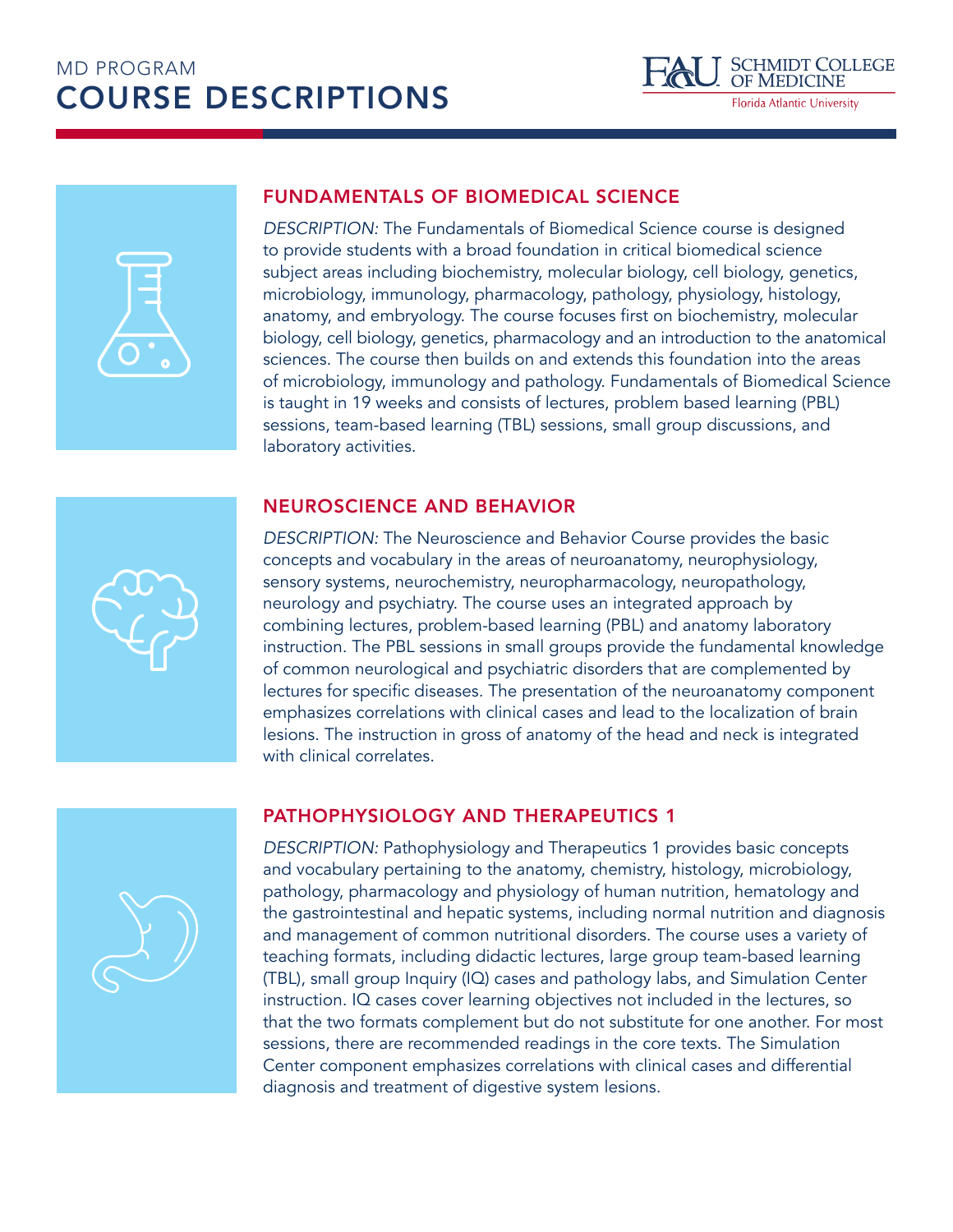



### PATHOPHYSIOLOGY AND THERAPEUTICS 2

*DESCRIPTION:* The Pathophysiology and Therapeutics 2 course provides the basic concepts and vocabulary in the areas of the anatomy, chemistry, histology, microbiology, pathology, pharmacology, and physiology of the cardiovascular, respiratory and related hematologic systems. The course uses an integrated approach by combining lectures, problem-based learning (IQ cases), team-based learning lessons, and simulated laboratory instruction. The IQ case sessions, in small groups, provide the fundamental knowledge of common cardiovascular and respiratory disorders that are complemented by lectures for specific diseases. The take-home IQ cases and pharmacology mini cases reinforce major themes and concepts delivered in lecture. The Simulation Center component emphasizes the clinical process of history, physical exam and medical testing to develop differential diagnoses and treat.

### PATHOPHYSIOLOGY AND THERAPEUTICS 3

*DESCRIPTION:* The Pathophysiology and Therapeutics 3 course provides the basic concepts and vocabulary in the areas of the anatomy, chemistry, histology, microbiology, pathology, pharmacology, and physiology in three separate systems - renal, reproduction and endocrine. The renal section teaches students the structure, physiology, pathophysiology and pathology of the kidneys and genitourinary tract. The physiology section consists of fluid balance, electrolyte balance and acid base balance as well as an approach to disorders in these areas of kidney function. Diseases of the kidneys and collecting system is reviewed. The reproductive section covers basic concepts and vocabulary of male and female biology as it relates to pathology, gynecological diseases and infertility. The endocrine section covers the anatomy, histology, physiology, pathophysiology and pathology of endocrine organs. The course is taught with an integrated approach which combines lectures, pathology laboratories, inquiry (IQ) cases (a form of problem-based learning), take-home problems sets (mini cases), team-based learning (TBL), a visit to a dialysis center and Simulation Center instruction. The IQ cases consists of small groups which provide the fundamental knowledge of common renal, endocrine and reproductive diseases that are complemented by lectures about specific diseases and pathophysiology. The take-home problem sets (mini cases) reinforce the major themes and concepts delivered in lecture. The Simulation Center and dialysis experience provide real and simulated clinical experience.

### PATHOPHYSIOLOGY AND THERAPEUTICS 4

*DESCRIPTION:* The Pathophysiology and Therapeutic 4 course is a 6-week course in the spring semester of Year 2 that builds on the foundation in gross anatomy, histology, chemistry, pharmacology, microbiology, and immunology taught during the Fundamentals of Biomedical Science courses in fall semester of Year 1. The course is designed to provide students with the principles of pathology, pathophysiology, diagnosis, and basic treatment rationale pertaining to infectious, immunologic and hematologic diseases. Integrated to this course are core principles of dermatological and ophthalmologic disorders. The course objectives focus on the primary disorders caused by infection, immunodeficiency, autoimmunity and hematological malignancies. The course uses an integrated approach by combining lectures, problem-based learning (IQ Cases), problem sets (i.e., mini cases), and simulated laboratory instruction. IQ cases in the small-group setting use a set of core cases to focus students on pathophysiology, diagnosis, public health aspects, and a first approach to management and is complemented by lectures for specific diseases. Mini cases reinforce major themes and concepts delivered in lecture. The laboratory component emphasizes the use of flow cytometry in the diagnosis and monitoring of immunological disorders.



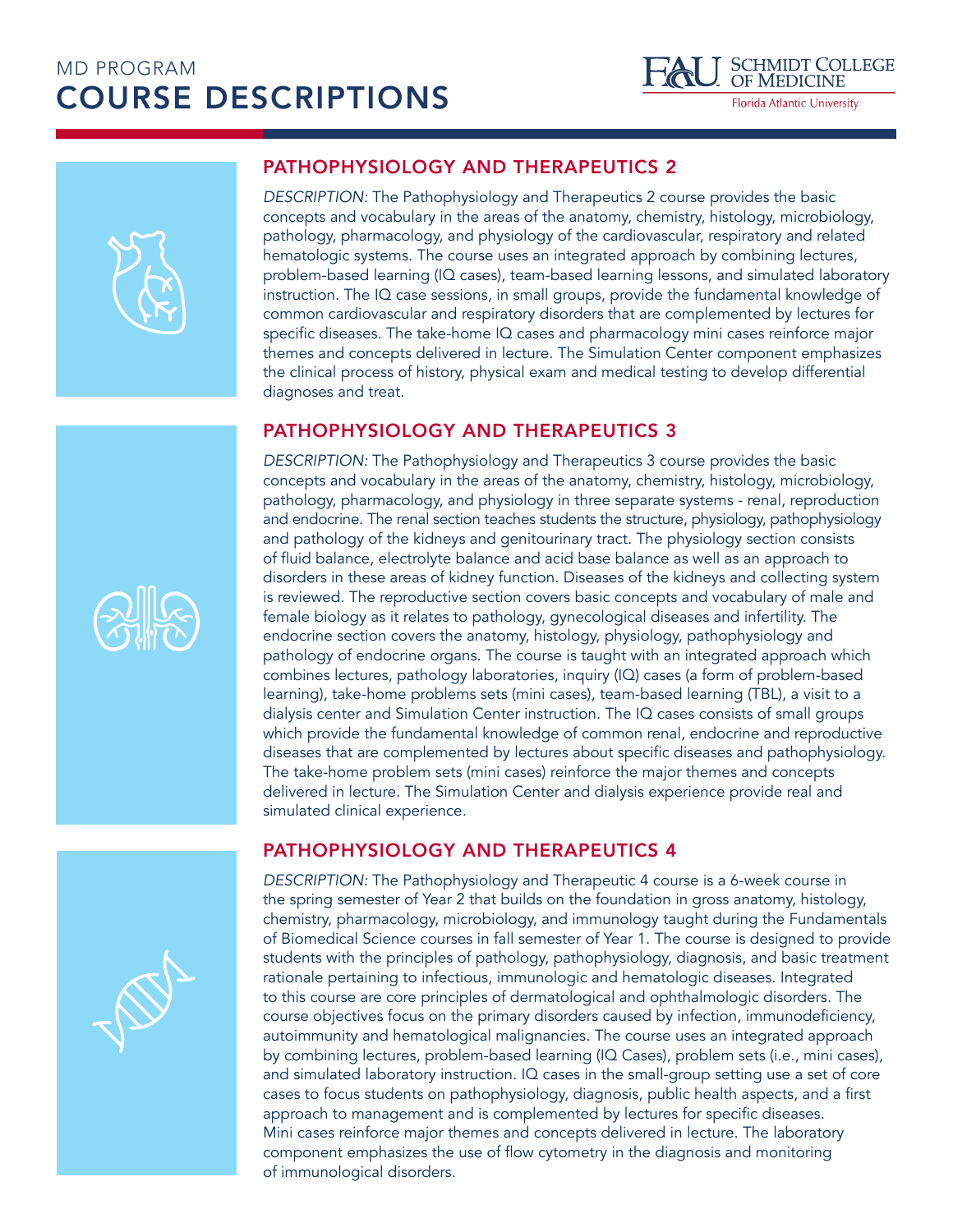## MD PROGRAM COURSE DESCRIPTIONS



# 1

2

### FOUNDATIONS OF MEDICINE 1

*DESCRIPTION:* The Foundations of Medicine (FOM) course provides students with an understanding of the fundamental principles necessary to become a competent, compassionate and professional physician with opportunities for direct patient care. FOM is divided into four courses: FOM 1, 2, 3 and 4 which run throughout the first two years of medical school. This separation is designed to provide a summative assessment to students at the end of each FOM course. The goal of the FOM 1 course is to assist students in developing the knowledge, skills, attitudes and behaviors that are needed to interview and examine patients; to answer clinical questions; to understand the importance of patient advocacy and disease prevention; to instill the foundation for the ethical and legal framework of patient care; and to integrate the knowledge of basic science, clinical skills and the science of clinical practice components. The course also introduces the skills needed to provide care to specific groups of patients such as elderly patients.

### FOUNDATIONS OF MEDICINE 2

*DESCRIPTION:* The Foundations of Medicine (FOM) course provides students with an understanding of the fundamental principles necessary to become a competent, compassionate and professional physician with opportunities for direct patient care. FOM is divided into four courses: FOM 1, 2, 3 and 4 which run throughout the first two years of medical school. This separation is designed to provide a summative assessment to students at the end of each FOM course. The overall objectives and content areas for the FOM 2 course in Year 1 are to continue the progression of the objectives of the FOM 1 course, adding new components and clinical skills at an advanced level.

The FOM 2 course is intended to assist students to deepen their knowledge and improve their skills, attitudes and behaviors needed to interview and examine the patient, to answer clinical questions, to understand the importance of patient advocacy and disease prevention, to explore barriers to health care, and to instill the foundation for the ethical and legal framework of patient care. Students continue to develop skills to strengthen the patient physician relationship. Additional Interprofessional Education sessions with the students and faculty from the FAU College of Nursing and School of Social Work will cover Financing of the health care system and continue the SAGE mentor visits.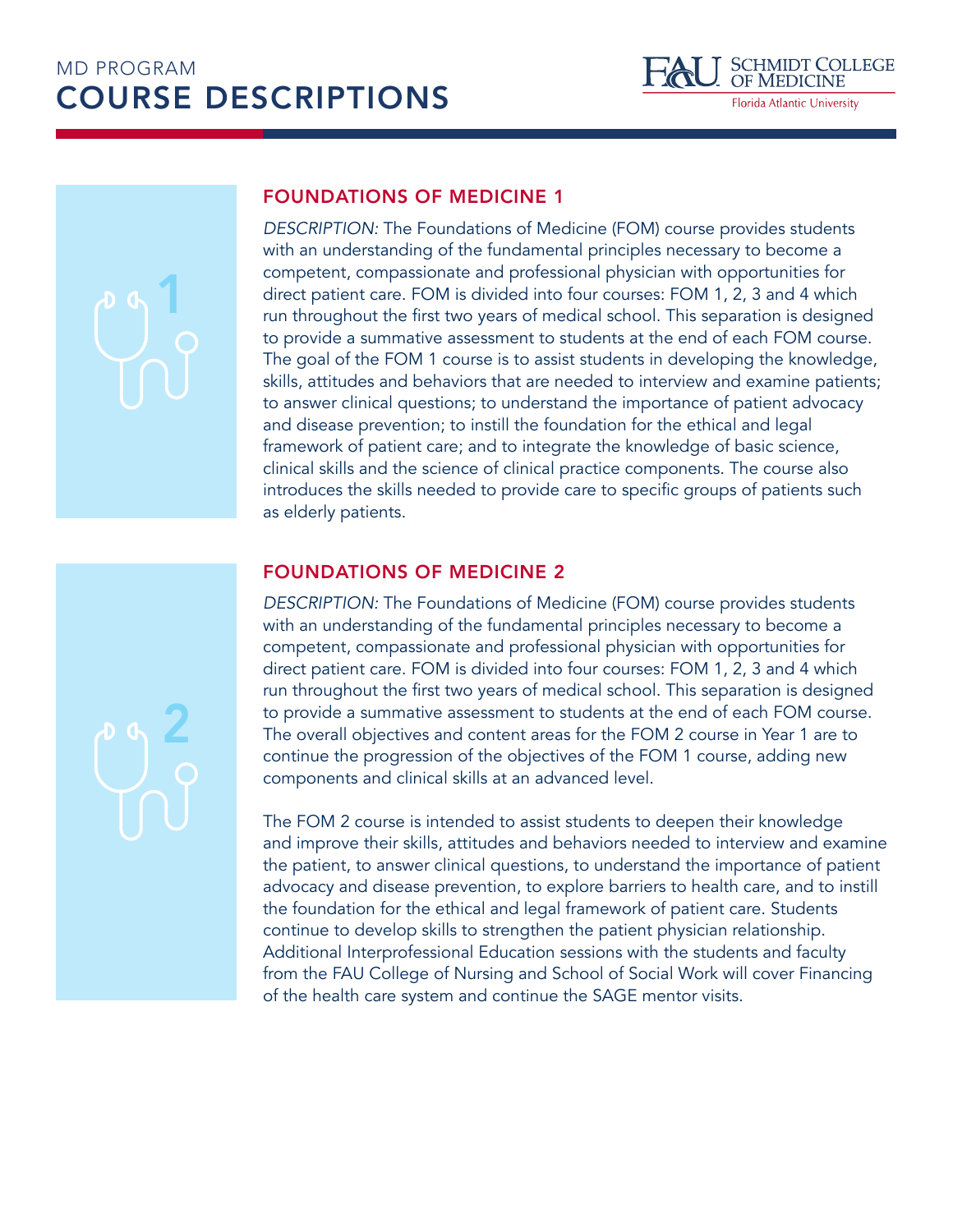

FOUNDATIONS OF MEDICINE 3

*DESCRIPTION:* The Foundations of Medicine (FOM) course provides students with an understanding of the fundamental principles necessary to become a competent, compassionate and professional physician with opportunities for direct patient care. FOM is divided into four courses: FOM 1, 2, 3 and 4 which run throughout the first two years of medical school. This separation is designed to provide a summative assessment to students at the end of each FOM course. The overall objectives and content areas for the FOM 3 course in Year 2 are to continue the progression of the objectives of the FOM 1 and 2 courses, adding new components and clinical skills at an advanced level.

The goal of the FOM 3 course is to assist the students in expanding their medical knowledge and to refine their clinical skills, attitudes and behaviors needed to interview and examine the patient; to generate and answer clinical questions; to develop their clinical reasoning; to understand the importance of patient advocacy and disease prevention; to explore the barriers to health care and to instill the foundation for the ethical and legal framework of patient care. The course also introduces the skills needed to care for specific groups of patients such as children, the elderly, LGBT individuals, as well as patients at the end of life.

4

3

### FOUNDATIONS OF MEDICINE 4

*DESCRIPTION:* The Foundations of Medicine (FOM) courses provide students with an understanding of the fundamental principles necessary to become a competent, compassionate and professional physician. FOM is divided into four courses: FOM 1, 2 3 and 4 which run throughout the first two years of medical school. This separation is designed to provide summative and formative assessments to students at the end of each FOM course.

The goal of the FOM 4 course is to assist the students in expanding their medical knowledge and refining their clinical skills, attitudes and behaviors needed to interview and examine the patient; to generate and answer clinical questions using evidence; to develop their clinical reasoning; to introduce students to the hospital setting and system of inpatient medicine in preparation for the student's Year 3 clerkships.